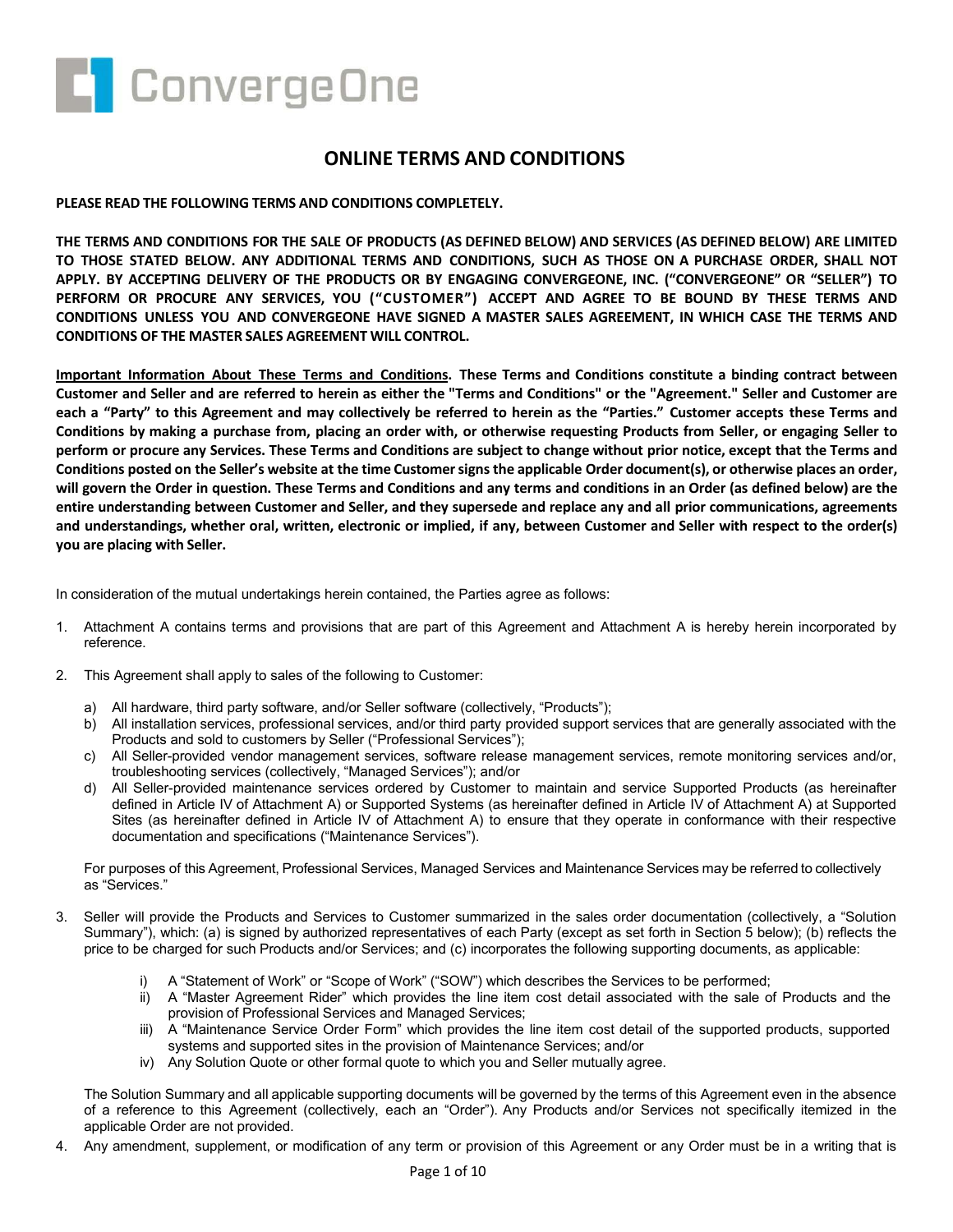signed by authorized representatives of both Parties to this Agreement.

- 5. In lieu of an authorized representative of each Party signing a Solution Summary, the Parties agree that Customer may issue to Seller a purchase order to order Products and/or Services from Seller. Such purchase order shall be deemed Customer's agreement to the terms and conditions of the corresponding Solution Summary. However, no pre-printed, additional, and/or alternate terms or provisions of the purchase order (other than the description of the Products and/or Services and the quantity thereof) shall apply. Rather, only the terms and provisions of this Agreement shall apply to the sale of Products and/or Services.
- 6. This Agreement shall remain in effect until terminated by either Party. Either Party may terminate this Agreement, provided that such Party provides to the other Party written notice of such termination at least thirty (30) days prior to the effective date of such termination. The notice of termination shall reflect the effective date of the termination; if it does not, then the effective date of the termination shall be the date that is thirty (30) days after the non-terminating Party receives the written notice of the termination. Notwithstanding the foregoing, however, the termination of this Agreement shall not affect the obligations of either Party pursuant to the terms and provisions of any Solution Summary that has been executed by an authorized representative of each Party prior to the effective date of termination of this Agreement.
- 7. In the event of a conflict between the terms and conditions in this Agreement and any Order, the order of precedence shall be as follows: (i) the applicable Order (with the most recent and specific document controlling if there are conflicts between the Solution Summary and any applicable supporting document(s) incorporated into the applicable Order), (ii) Attachment A to this Agreement, and (iii) the main body of this Agreement.
- 8. **PURCHASE PRICE**: Unless specifically stated and mutually agreed upon in a particular Solution Summary, the purchase price of the Products and/or Services set forth in each Solution Summary shall be paid as follows:

## **a) For Products and Professional Services (excluding third party support services)**:

i) *Payment:* The Price (as defined in Article I, Section 1 of Attachment A) is due thirty (30) days from the date the invoice is issued as follows:

## (1) *For Products*:

- (i) In the sole discretion of Seller and as set forth in the Solution Summary, a deposit may be required and shall be due upon execution of the Solution Summary.
- (ii) One Hundred percent (100%) of the Price attributable to the Product(s) (if a deposit is required as provided in (i) above, then the remaining balance) shall be invoiced upon shipment of the applicable Product(s). However, in the event Seller ships Products for a particular Order in multiple shipments, the balance attributable to the Products contained in each such shipment shall be invoiced separately and due accordingly.
- (2) *For Professional Services (excluding third party support services)*:
	- (i) Professional Services provided on a *time and materials* basis will be invoiced monthly as Professional Services are performed by Seller (following depletion of the down payment); or
	- (ii) Professional Services provided on a *fixed price* basis are due either:
		- (A) If specified in the applicable Order, monthly as Professional Services are performed by Seller (following depletion of the down payment, if any); or
		- (B) Otherwise, periodically based on mutually agreed upon milestones as set forth in the applicable Order (following depletion of the down payment, if applicable). Milestone invoices shall be issued upon the date the applicable milestone is accepted, or deemed accepted pursuant to this subsection, by Customer. Seller will provide Customer with a written acceptance acknowledgement form upon the substantial completion of the Professional Services associated with each milestone. Within ten (10) days of Customer's receipt of such form, Customer may either sign such form confirming Customer's acceptance of such milestone or provide Seller written notice disputing such milestone completion. If Customer provides written notice of a dispute, such milestone shall be deemed accepted by Customer immediately once such defects are remedied by Seller. If Customer fails to sign the applicable form or provide Seller written notice of a dispute, then the applicable milestone shall be deemed accepted by Customer upon the expiration of such ten (10) day period.
- b) **For Third Party Support Services**: One Hundred percent (100%) of the Price attributable to the cost of third party support services as specified in the Solution Summary will be invoiced and due prior to commencement of the third party support services.
- c) **For Managed Services**: Customer will be invoiced for Managed Services annually in advance and such invoices are due prior to the commencement of the applicable twelve (12)-month period.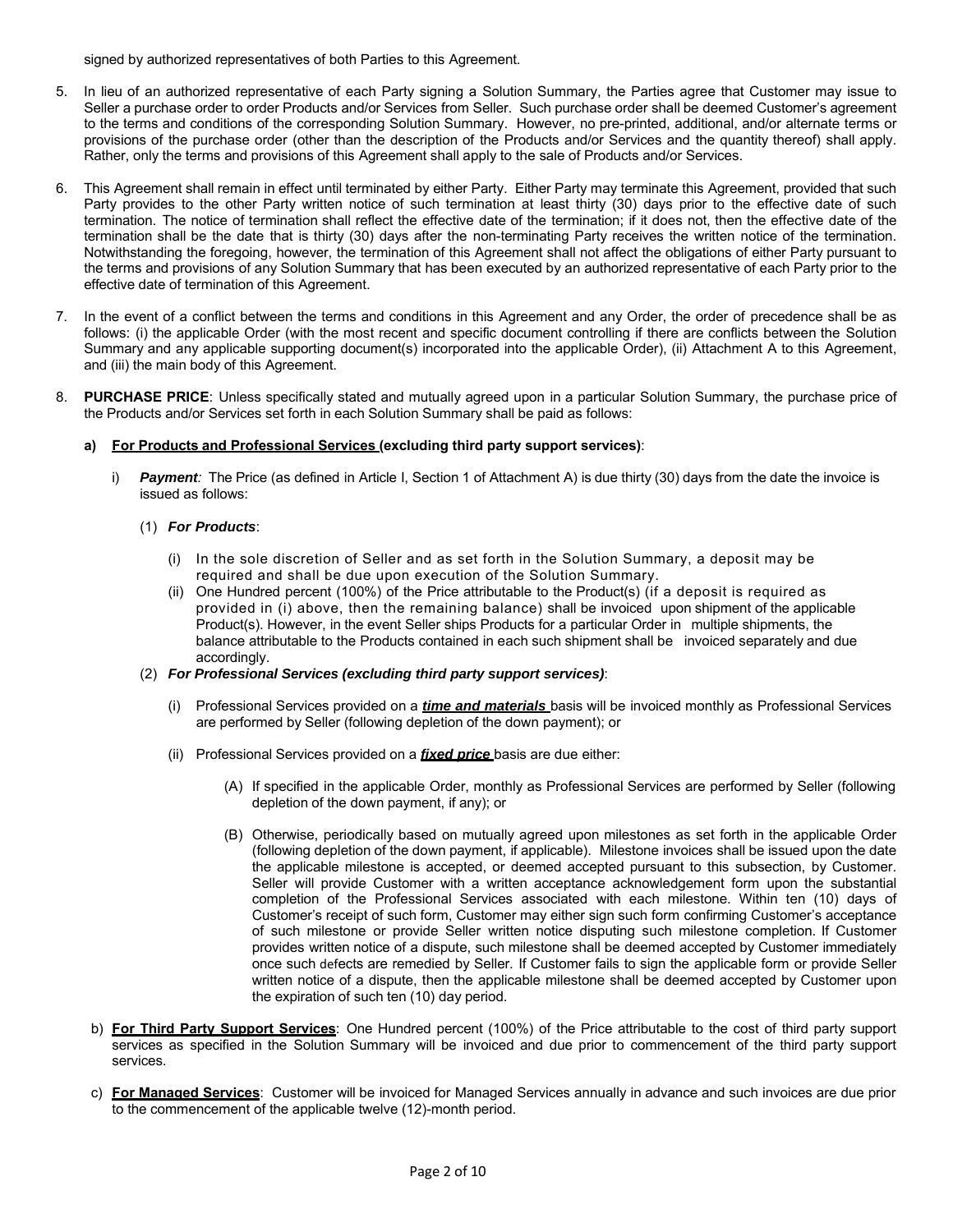- d) **For Maintenance Services**: Customer will be invoiced for Maintenance Services annually in advance and such invoices are due prior to the commencement of the applicable twelve (12)-month period.
- 9. **FINANCING OPTION**: If Customer elects to lease the pertinent Products and/or Services, Customer:
	- a) Shall inform Seller of such election no later than the time that the applicable Solution Summary is executed to avoid being liable for sales tax on the Products and/or Services provided under the pertinent Solution Summary; and
	- b) May assign a Solution Summary to a financing company for the sole purpose of financing the Price, provided that Customer agrees that any such assignment shall not delay or relieve Customer of its duty to perform any of its obligations under this Agreement (including, but not limited to, liability for amounts owed under this Agreement). Customer further agrees that it shall not take any action, or refuse to take any action, that delays Seller's receipt of payment from Customer's financing company.

## **ATTACHMENT A – TERMS AND CONDITIONS**

# **ARTICLE I – GENERAL TERMS AND CONDITIONS OF THE AGREEMENT**

## 1. **PRICE; PAYMENT; TAXES; COST ADJUSTMENT.**

- a) Customer agrees to pay the price of each of the Products and/or Services described on an Order, together with freight, taxes, and any other itemized charges, fees, and costs in United States Dollars (the "Price").
- b) Except for material breach by Seller, termination of this Agreement shall not affect Customer's obligation to pay the Price.
- c) If Customer is exempt from tax, Customer shall provide to Seller a valid tax exemption certificate at the time that this Agreement is executed. Customer agrees to indemnify and hold harmless Seller (i) from any and all liens, actions, or claims made by or on behalf of any tax authority in connections with any payment made to Seller, and (ii) for all costs incurred by Seller in connection with the foregoing (including, but not limited to, reasonable attorneys' fees).
- d) Interest on any past due obligation shall accrue at the rate of one and one-half percent (1½%) per month or at the maximum rate allowed by law, whichever is lower. All prices are exclusive of applicable taxes or other charges imposed by law.
- e) For Managed Services and Maintenance Services that are provided for a term that exceeds twelve (12) months or are subject to renewal for any successive term(s), the Price shall be subject to annual increase as follows:
	- i. Upon completion of the first year of the term, the Price specified in a Solution Summary, Maintenance Services Order Form, or Statement of Work (as applicable) is subject to automatic annual increase by the lesser of: (A) five percent (5%), or (B) the CPI Adjustment (as defined below). The "CPI Adjustment" is a percentage equal to the amount of the increase in the unadjusted Consumer Price Index for all Urban Consumers as published in the Summary Data from the Consumer Price Index News Release by the Bureau of Labor Statistics, U.S. Department of Labor ("CPI"), reported in the month immediately preceding the month of completion of each annual period during the current term or renewal term (the "Current Period CPI") from the CPI reported for the same month twelve (12) months prior (the "Previous Period CPI"). The CPI Adjustment is calculated by: (1) subtracting the Previous Period CPI from the Current Period CPI to obtain the amount of the "Index Point Change", and (2) dividing the Index Point Change by the Previous Period CPI and multiplying that amount by 100.

2. **REMEDIES UPON DEFAULT.** In the event that Customer fails to pay according to the terms and provisions of this Agreement, or fails to perform any of its obligations pursuant to the terms and provisions of this Agreement, then Seller, at its option, may do any or all of the following: (i) upon notice to Customer, terminate this Agreement and/or any Order related to this Agreement; (ii) regardless of whether this Agreement and/or any Order related to this Agreement is terminated, suspend further performance under this Agreement and/or any Order related to this Agreement; and (iii) retain, as an offset to Customer's liability for such default, all or a portion of the progress payments (if any) previously paid by Customer. Customer shall in any event remain fully liable for damages resulting from Customer's breach (including, but not limited to, all costs and expenses incurred by Seller on account of such breach, including costs of arbitration and reasonable attorneys' fees). The rights afforded Seller hereunder shall not be deemed to be exclusive but, instead, shall be in addition to any rights or remedies provided by law.

3. **INDEPENDENT CONTRACTOR.** Seller shall conduct its business as an independent contractor with respect to Customer. Seller will represent to third persons, to the public generally, and to all governmental bodies (including, but not limited to, federal, state, and local authorities) that the business conducted by Seller with respect to Customer is that of an independent contractor and that such is the sole relationship between the Parties. It is expressly understood that Seller is in no way considered the legal representative of Customer for any purpose whatsoever with respect to this Agreement. Customer shall deduct no income tax or other withholdings whatsoever from payments due to Seller.

4. **CUSTOMER COOPERATION.** Customer shall cooperate fully with Seller to facilitate performance of Seller's obligations hereunder, including the rendition of Services and/or the installation of Products. Customer shall dedicate such time, personnel, and resources as may be reasonably necessary to complete Seller's performance of Services. Cooperation shall include the following:

(a) Customer shall designate a coordinator at Customer's site with the knowledge and authority to make decisions with respect to all of Customer's operations in order for Seller to meet its obligations hereunder;

(b) Customer shall make available such data as is necessary to adequately test the Products and/or Services;

(c) If Customer is purchasing an application software solution, Customer shall be responsible for the operation of each CPU, conducting a back-up, performing all program translation, contacting all third-party vendors to confirm that existing hardware and software will be compatible with the new software, and processing any necessary changes;

(d) Customer shall provide full, free, and safe access to Customer's facilities to allow Seller to meet its obligations hereunder;

(e) Customer shall provide the telephone numbers, network addresses, and passwords necessary for Seller to gain remote access to Customer's systems when necessary in connection with the performance of Services;

(f) Customer shall provide (i) interface information for Managed Products (as defined in Article III, Section 1 of this Attachment A) and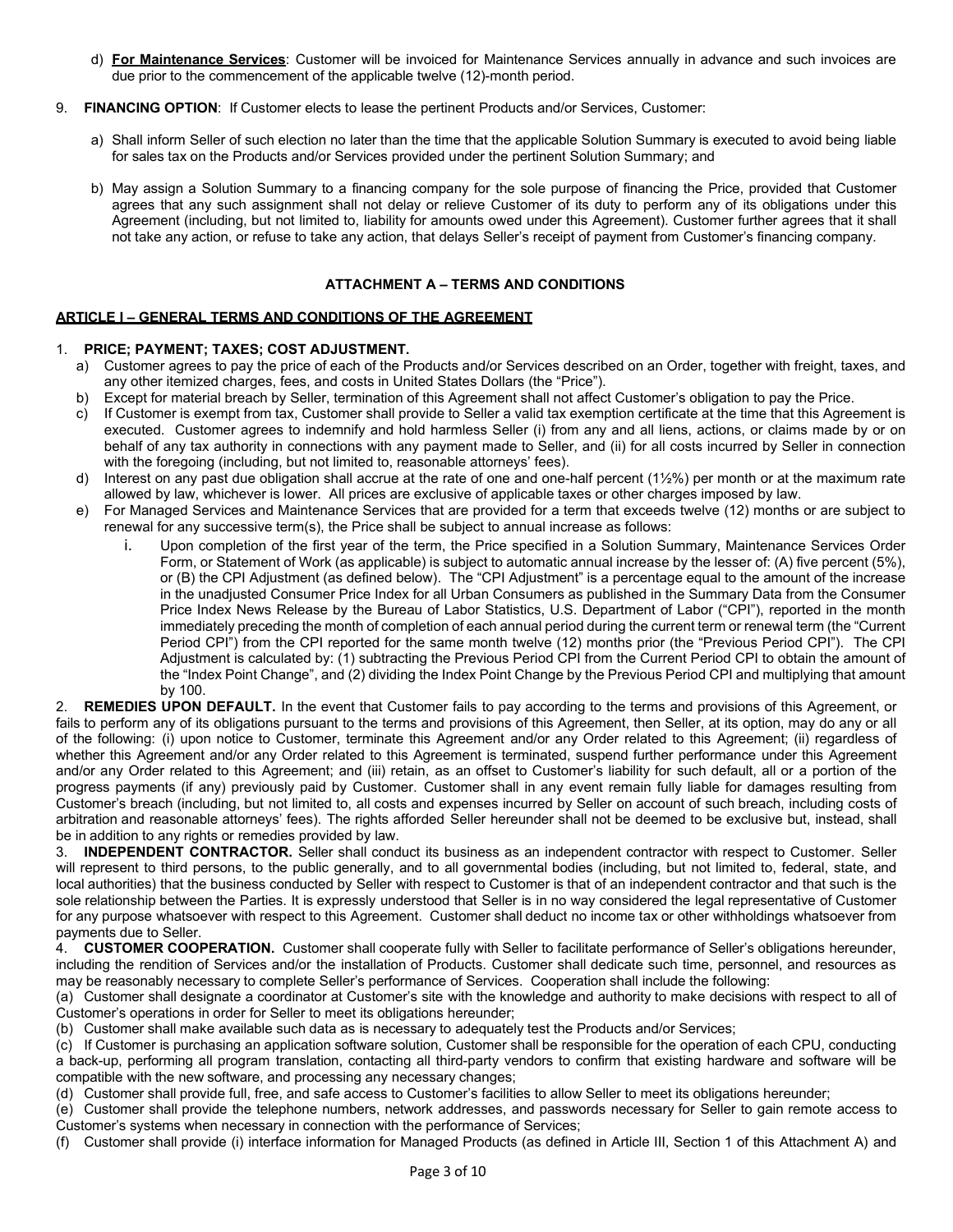Supported Products (as defined in Article IV, Section 1 of this Attachment A), and (ii) any third party consents and licenses needed by Seller to access such Managed Products and Supported Products; and

(g) If Seller provides an Update pursuant to Article IV, Section 2(f) of this Attachment A, or other new release of software as part of the Maintenance Services, Customer will promptly implement such Update or new release.

(h) Customer expressly acknowledges that with respect to Seller's performance of the Services called for under this Agreement, such Services do not involve or in any way require Seller's access to Personal Data as defined herein. If, in the future, Customer requests additional services that require Seller access to Personal Data, those additional services, and the security requirements associated with Seller's access to Personal Data in order to perform those additional services, shall be subject to a separate written agreement between the parties. "Personal Data" is personal data of any employee, customer, or other individual.

(i) In order to mitigate any potential delays in the provision of Products and/or Services under any Order, Customer shall promptly perform all of its obligations set forth in this Agreement and the applicable Order(s). However, in the event of any Customer delay(s) which reasonably impact Seller's provision of Products and/or Services, Customer agrees that Seller may invoice Customer, and Customer agrees to pay Seller, for each applicable milestone or other periodic payment upon the originally anticipated completion date mutually agreed to by the parties in the applicable Order and/or as part of the project kick-off process.

5. **FORCE MAJEURE.** Seller shall not be liable for any loss, failure, or delay in furnishing Products, or providing Services, resulting from any of the following: fires; explosions; floods; storms; acts of God; governmental acts, orders, or regulations; hostilities; acts of terrorism; civil disturbances; strikes; labor difficulties; machinery breakdowns; transportation contingencies; difficulty in obtaining parts, supplies, or shipping facilities; delays of carriers; or any other cause beyond the control of Seller.

6. **ARBITRATION.** Except for any matters related to the collection of outstanding amounts due from Customer to Seller hereunder, Seller and Customer agree to submit any and all disputes (of whatever kind or nature, whether in law or in equity,) arising out of the terms and provisions of this Agreement (including, but not limited to, determining the validity, specific enforcement, breach, or interpretation of this Agreement) to binding arbitration only, such arbitration to be conducted pursuant to the then-current Commercial Arbitration Rules of the American Arbitration Association and to be held before a single arbitrator at a location mutually agreeable to the Parties. The Parties shall be entitled to limited discovery under the Federal Rules of Civil Procedure. Notwithstanding the foregoing, in the event that third parties are necessary to achieve a just adjudication of the issues, either Party may commence a civil action in a court of competent jurisdiction having jurisdiction over all parties involved. The prevailing Party shall be entitled to recover from the non-prevailing Party its costs and reasonable attorneys' fees incurred in connection with any action or proceeding that arises from the terms and provisions of this Agreement. The Parties further agree that any monetary award may be reduced to judgment and docketed in any court of competent jurisdiction without objection and execution had thereon. This provision shall survive the termination of this Agreement. No arbitration or action, regardless of form, arising out of the terms and provisions of this Agreement may be brought or commenced by either Party more than one (1) year after the dispute, claim, or cause of action arose.

7. **LIMITATION OF LIABILITY.** THE ENTIRE LIABILITY OF SELLER (AND SELLER'S OWNERS, OFFICERS, DIRECTORS, EMPLOYEES, AGENTS, AND AFFILIATES) AND CUSTOMER'S EXCLUSIVE REMEDIES FOR ANY DAMAGES CAUSED BY ANY PRODUCT DEFECT OR FAILURE, OR ARISING FROM THE PERFORMANCE OR NON-PERFORMANCE OF ANY SERVICES, REGARDLESS OF THE FORM OF ACTION (WHETHER IN CONTRACT, TORT, OR OTHERWISE), SHALL BE (I) FOR FAILURE OF PRODUCTS DURING THE WARRANTY PERIOD, THE REMEDIES STATED IN ARTICLE II, SECTION 3 OF THIS ATTACHMENT A; (II) FOR DELAYS IN DELIVERY OR INSTALLATION (WHICHEVER IS APPLICABLE) OF MORE THAN SIXTY (60) DAYS BY CAUSES ATTRIBUTABLE SOLELY TO SELLER, UPON THIRTY (30) DAYS' WRITTEN NOTICE FROM CUSTOMER TO SELLER OF SUCH DELAY AND SELLER'S FAILURE TO CORRECT SUCH FAILURE WITHIN SUCH NOTICE PERIOD, CUSTOMER'S SOLE REMEDY SHALL BE TO TERMINATE THE APPLICABLE ORDER WITHOUT INCURRING CHARGES FOR SUCH TERMINATION AND, WITHIN THIRTY (30) DAYS AFTER THE EFFECTIVE DATE OF SUCH TERMINATION, RECEIVE A REFUND OF ALL MONIES PAID UNDER SUCH ORDER; OR (III) FOR SELLER'S FAILURE TO PERFORM ANY OTHER MATERIAL TERM OF THIS AGREEMENT, IF SELLER DOES NOT CORRECT SUCH FAILURE WITHIN THIRTY (30) DAYS AFTER RECEIPT OF WRITTEN NOTICE ADDRESSING SUCH FAILURE, CUSTOMER'S SOLE REMEDY SHALL BE TO TERMINATE THE APPLICABLE ORDER WITHOUT INCURRING CHARGES FOR SUCH TERMINATION AND, WITHIN THIRTY (30) DAYS AFTER THE EFFECTIVE DATE OF SUCH TERMINATION, RECEIVE A REFUND OF ALL MONIES PAID UNDER SUCH SOLUTION SUMMARY. SELLER SHALL IN NO CASE BE LIABLE FOR PUNITIVE, SPECIAL, INCIDENTAL, OR CONSEQUENTIAL DAMAGES (INCLUDING, BUT NOT LIMITED TO, LOST PROFITS, LOST SAVINGS, OR LOST REVENUES OF ANY KIND; LOST, CORRUPTED, MISDIRECTED, OR MISAPPROPRIATED DATA; NETWORK DOWNTIME; INTERRUPTION OF BUSINESS ARISING OUT OF OR IN CONNECTION WITH PERFORMANCE OR NON-PERFORMANCE OF THE PRODUCTS OR USE BY CUSTOMER; CHARGES FOR COMMON CARRIER TELECOMMUNICATIONS SERVICES; COST OF COVER; OR CHARGES FOR FACILITIES ACCESSED THROUGH OR CONNECTED TO THE PRODUCTS ("TOLL FRAUD")). THE PREVIOUS SENTENCE APPLIES REGARDLESS OF WHETHER SELLER HAS BEEN ADVISED OF THE POSSIBILITY OF SUCH DAMAGES.

## 8. **NON-SOLICITATION OF EMPLOYMENT.**

Customer shall not solicit for employment, either directly or indirectly, employees or subcontractors of Seller during the term of any Order, or for a period of twelve (12) months thereafter; provided, however, that Customer may hire employees or subcontractors of Seller if such employees or subcontractors initiate contact with Customer (e.g., a response to general employment advertisements of Customer). If Customer violates this provision, Customer will pay to Seller an amount equal to the amount of total potential compensation for the first twelve (12) months for the employee or subcontractor of Seller that has been hired. Customer shall pay such amount to Seller on the date that is thirty (30) days after the person accepts an offer of employment from Customer.

## 9. **AFFILIATE RIGHTS.**

(a) **ConvergeOne**. The Parties agree that any ConvergeOne Affiliate may sell Products and/or Services to Customer under the terms and provisions of this Agreement; provided, however, that only the ConvergeOne Affiliate that is the party to such sale is liable to Customer for the sale of such Products and/or Services. By signing a given Order for any such sale, the applicable ConvergeOne Affiliate and Customer agree that the terms and conditions of this Agreement will apply to such sale as if such ConvergeOne Affiliate were Seller under this Agreement, but only with respect to such sale. For purposes of this Agreement, "ConvergeOne Affiliate" means any corporation, partnership, or other entity that, directly or indirectly, controls (or is controlled by or is under common control with) Seller. (b) **Customer**. Seller agrees that Seller approved Affiliates (as that term is defined below) may purchase Products and/or Services under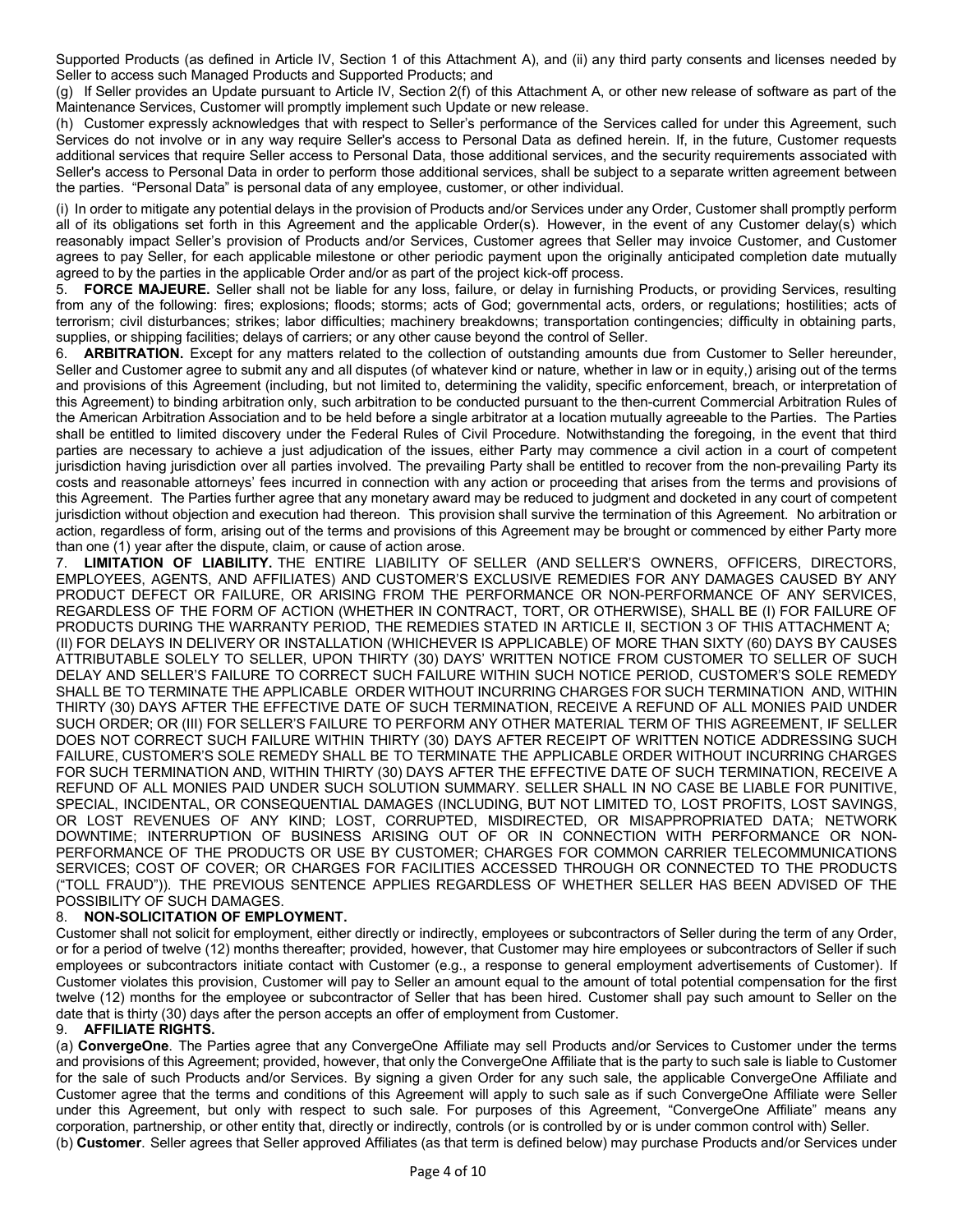the terms and conditions of this Agreement by signing an Order referencing this Agreement. The terms of this Agreement will be incorporated by reference in any such Order as if this Agreement were separately executed by such Affiliate (and solely by such Affiliate) and the term "Customer" used herein will be deemed as applying to such Affiliate for the purposes of the Order. The applicable rights, obligations and liabilities of Customer under each Order executed by Customer will be solely those of Customer, and none of the Affiliates will be responsible for any obligations or liabilities of Customer under such Order. The applicable rights, obligations and liabilities of an Affiliate executing an Order will be solely those of such Affiliate, and neither Customer nor any other Affiliate will be responsible for any obligations or liabilities of the Affiliate under the Order. Under no circumstances will Customer and any of the Affiliates be jointly or severally liable for the obligations of the others. "Affiliate(s)" means any entity that directly or indirectly controls, is controlled by, or is under common control or ownership with Customer, where "control" (including the terms "controlled by" and "under common control with") means the possession, directly or indirectly, of the power to direct, cause or influence the direction of the management policies of a person, whether through the ownership of voting securities, by contract, or otherwise.

#### **10. MISCELLANEOUS.**

(a) **Merger.** This Agreement constitutes the entire agreement between Seller and Customer with respect to the subject matter described herein, superseding all prior and contemporaneous correspondence between the Parties.

(b) **No Assignment.** This Agreement shall not be assignable by either Party without the prior written consent of the other Party, which consent shall not be unreasonably withheld; provided, however, that in any assignment of this Agreement, both the assignor and the assignee are jointly and severally liable under this Agreement for any outstanding obligations of the assignor that are due as of the date of the assignment. Notwithstanding the foregoing, (i) Seller may, without notice, assign the Agreement, in whole or in part, or any of its rights hereunder to an affiliate or entity which acquires all or substantially all of Seller's assets (with an "affiliate" for purposes of this section meaning (a) any corporation or other entity owning, either directly or indirectly, a majority of the outstanding stock of Seller ("Parent") or (b) any corporation or other entity in which a majority of the ownership interest is held either directly or indirectly by Parent or Seller); and (ii) Seller may assign all of its rights and delegate all of its obligations with respect to any order that relates to the performance of Professional Services and/or delivery of Products at any location that is outside of the United States of America to one or more third parties believed by Seller in good faith to be capable of providing such goods and services.

(c) **Notices.** Any notice required or permitted under this Agreement shall be in writing and delivered to the address of the other Party as set forth in the applicable Order or to such other address as a Party shall designate and shall be: (i) delivered in person, (ii) sent by overnight courier service, properly addressed and prepaid, or (iii) sent by first class mail, properly addressed and with the correct postage.

(d) **Acknowledgment and Authority.** By placing an Order, Customer hereby certifies that it has read this Agreement and these terms, understand them, and agree to all terms and provisions stated herein. In addition, Seller and Customer warrant to each other that each respective Party and its respective signatory have the full right, power, and authority to enter into this Agreement.

(e) **Secrecy and Confidentiality.** Each Party (the "Receiving Party") covenants and agrees on behalf of itself, its officers, directors, employees, and agents as follows: (i) all information obtained from the other Party (the "Disclosing Party") (including, but not limited to, the terms and conditions of this Agreement, customer lists, customer-sensitive information, business practices and operations, pricing and financial information, product plans and designs, and configurations and layouts) is secret, proprietary, and confidential ("Confidential Information"); (ii) such Confidential Information shall be neither disclosed to any third party without the prior written approval of the Disclosing Party (except Seller may disclose Customer's Confidential Information to its subcontractors under this Agreement, but will ensure that such subcontractors are subject to the same confidentiality obligations set forth herein) nor used for any unauthorized purpose; and (iii) the Receiving Party shall use its best efforts to return such Confidential Information to the Disclosing Party upon termination of this Agreement. However, the Receiving Party shall have no obligation to preserve the confidentiality of any Confidential Information which (i) was known to the Receiving Party free of any obligation to keep it confidential; (ii) is or becomes publicly available by other than the authorized disclosure by the Receiving Party; (iii) is independently developed by or on behalf of the Receiving Party independent of any Confidential Information received from the Disclosing Party; (iv) is received by the Receiving Party from a third party whose disclosure does not violate any confidentiality obligation; or (v) is required by law to be disclosed by the Receiving Party, provided that the receiving party gives the Disclosing Party prompt written notice of such requirement prior to such disclosure and reasonable assistance, at the Disclosing Party's sole expense, in obtaining an order, if necessary, protecting the information from public disclosure. The Parties further acknowledge that the unauthorized use or disclosure of Confidential Information will create a risk of irreparable harm to the Disclosing Party, entitling the Disclosing Party to seek injunctive relief, without the necessity of posting a bond, against the receiving party to prevent such harm in addition to all other remedies at law, including monetary damages.

(f) **Intellectual Property Rights.** Provisions pertaining to title and risk of loss in connection with the purchase of applicable Products and/or Services are set forth Articles II-IV of this Attachment A below. Additionally, each Party reserves all rights, including, but not limited to, ownership, title, intellectual property rights and all other rights and interest in and to any intellectual property that it makes available to the other Party as is necessary for such other Party's performance under this Agreement. Furthermore, Seller will own any intellectual property that it develops, creates, or otherwise acquires, excluding Customer's intellectual property, while performing the Services, unless otherwise mutually agreed to and expressly set forth in the applicable Order. For Services that are purchased, developed, or created under this Agreement, upon receipt of Customer's payment for such Services, Seller hereby grants Customer a perpetual, non-exclusive, non-transferable, fully-paid license to use and reproduce the Services as originally configured and deployed for the limited purpose of conducting Customer's internal business. Seller reserves all other intellectual property rights not expressly granted herein.

(g) **No Resale.** In the event that the Products contain manufacturer's software, Customer shall not resell the software or provide access to the software either directly or indirectly to third parties unless authorized to do so in an Order.

(h) **Waiver.** If either Party fails to enforce any right or remedy available under the terms and provisions of this Agreement, such failure shall not be construed as a waiver of any right or remedy with respect to that breach or any other breach or failure by the other Party. Rather, any waiver of a Party's rights or remedies available under the terms and provisions of this Agreement must be in a writing that is signed by the Party against whom enforcement is sought.

(i) **Severability.** In the event that any term or provision of this Agreement is held to be illegal, unenforceable, or invalid, the remaining terms and provisions hereof shall remain in full force and effect.

Survival of Terms. Notwithstanding any termination or expiration of this Agreement, all rights and remedies available to the Parties and all terms and provisions of this Agreement that are not performed or cannot be performed during the term of this Agreement shall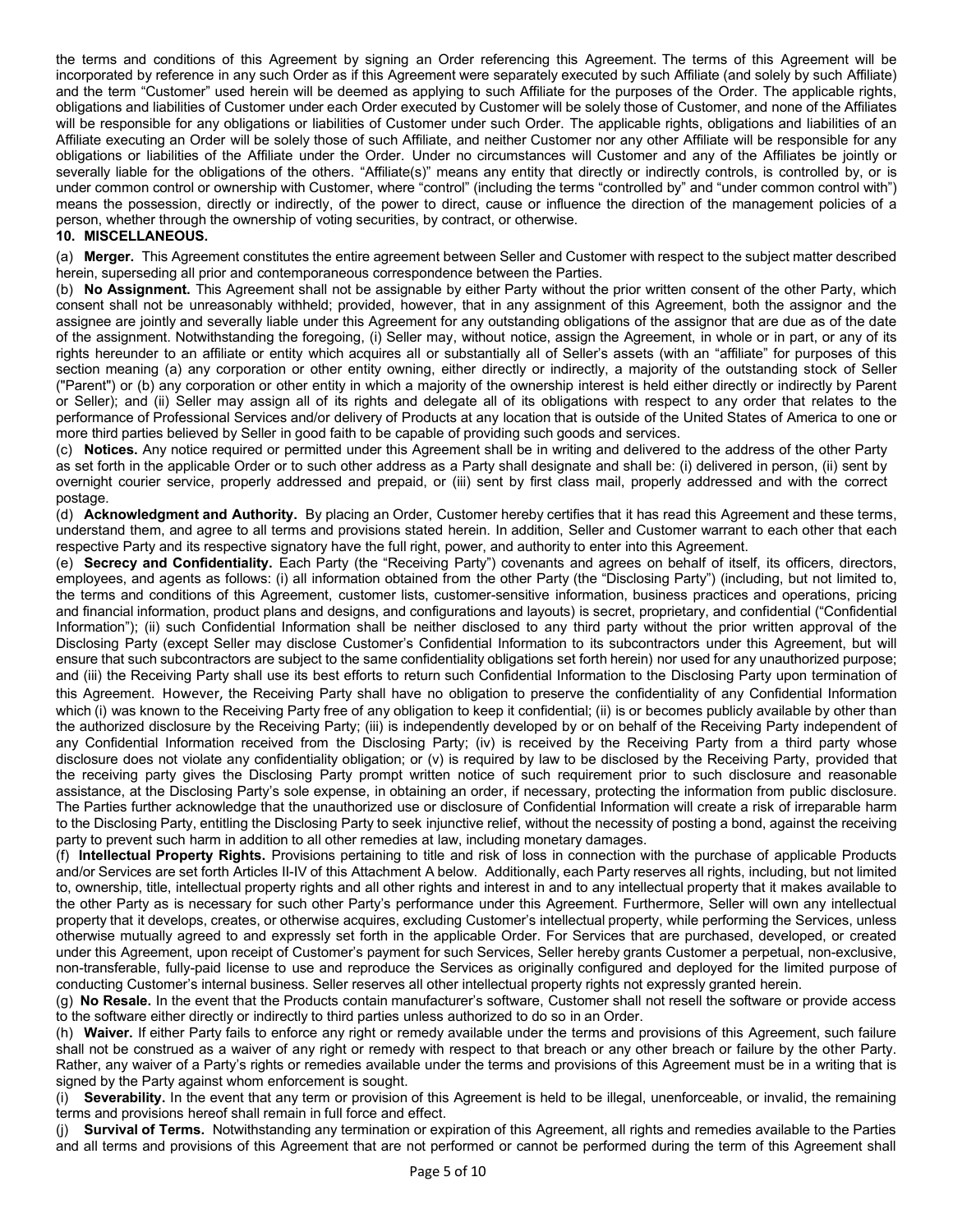survive the termination or expiration of this Agreement.

(k) **Governing Law.** This Agreement shall be governed by and construed in accordance with the substantive laws of the State of Minnesota, without regard to its choice or conflicts of law principles.

(l) **Counterparts and Electronic Signature.** This Agreement may be executed in two (2) or more counterparts, each of which will be deemed an original, but all of which taken together shall constitute one (1) and the same Agreement. The counterparts of this Agreement may be executed and delivered by facsimile or other electronic signature by one (1) Party to the other Party. The receiving Party may rely on the receipt of such document so executed and delivered by facsimile or other electronic means as if the original had been received.

## **ARTICLE II – ADDITIONAL TERMS AND CONDITIONS SPECIFIC FOR PRODUCTS AND PROFESSIONAL SERVICES**

1. **TITLE; RISK OF LOSS.** Title, ownership, and risk of loss of hardware sold pursuant to the terms and provisions of this Agreement shall pass to Customer upon delivery to Customer. Title and ownership of software delivered to Customer pursuant to the terms and provisions of this Agreement shall remain solely with its licensor. Risk of loss of software delivered to Customer pursuant to the terms and provisions of this Agreement shall pass to Customer upon delivery to Customer.

**SECURITY INTEREST.** Seller reserves a purchase money security interest in and to the Products (together with the cost of any Professional Services related thereto) sold hereunder as security for performance of Customer's obligations. Seller may file the Agreement (together with any attachments thereto) to perfect such interest.

3. **WARRANTIES; DISCLAIMERS; SOFTWARE LICENSES.** Seller represents and warrants that, immediately prior to the sale of Products to Customer, Seller will be the lawful owner thereof, free and clear of any liens and encumbrances (other than those that may arise under the terms and provisions of this Agreement). In addition, Seller represents and warrants that Seller has the full right, power, and authority to sell, deliver, or provide the Products to Customer.

(a) **Product Warranties.** Products are warranted to Customer either directly by the original equipment manufacturer ("OEM") or by Seller.

1) **Direct OEM Warranty.** Customer receives the OEM's warranty in effect at the time of delivery with respect to hardware purchased and/or software licensed hereunder. Except for the warranties of title and rightful transfer, the OEM warranty is Customer's sole warranty with respect to such items. SELLER MAKES NO OTHER EXPRESS OR IMPLIED WARRANTIES WITH RESPECT TO OEM PRODUCTS.

2) **Indirect OEM Warranty.** If Customer does not receive the Product warranty directly from the OEM, then Seller warrants the Products to Customer to the same extent and term as the OEM warrants the Products to Seller. Upon request, Seller will provide such warranty information to Customer. Except for the warranties of title and rightful transfer, the OEM warranty is Customer's sole warranty with respect to such items. SELLER MAKES NO OTHER EXPRESS OR IMPLIED WARRANTIES WITH RESPECT TO OEM PRODUCTS.

## 3) **Seller Warranty for Refurbished Products.**

i) Products refurbished by Seller are warranted for a term of one (1) year from either (i) the date of delivery of the Products if such Products are installed by Customer; or (ii) the date of Products installation if such Products are installed by Seller.

ii) This warranty does not extend to Products or components thereof that have had their serial numbers, date of manufacturing, or OEM labels removed, defaced, or altered, nor does this warranty cover any of the following: counterfeit parts; repair for damages to Products or components thereof; or malfunctions caused by (i) misuse, neglect, power failures, power surges, lightning, fire, flood, or accident; (ii) use of products or facilities supplied by others; (iii) failure to follow installation, operation, or maintenance instructions; (iv) failure to permit remote access; or (v) force majeure conditions specified in Article I, Section 5 of this Attachment A.

(b) **Professional Services Warranty.** Professional Services are warranted for thirty (30) days from the date on which such Professional Services are completed. Professional Services will be performed in a good and workmanlike manner by qualified personnel.

(c) **Warranty Procedures and Disclaimers.** The terms and provisions of this Article II, Section 3(c) apply to all Products and Replacement Products provided hereunder.

1) If Products or Replacement Products do not conform to the Products warranty during the warranty period, Customer shall promptly notify Seller in writing of such non-conformance, which shall be stated in detail sufficient to describe both the problem and its symptoms. Seller or the OEM (as the case may be), at its option, will either (i) repair such Products so that Products conform to the Products warranty; or (ii) replace such Products with Products that conform to the Products warranty ("Replacement Products"). Replacement Products are warranted as outlined above for the remainder of the original applicable Products warranty period. The original Products that were replaced become the property of Seller. Seller will not charge Customer for the Replacement Products. Seller, however, may charge Customer for the time that is incurred to diagnose the problem and to repair or replace such Products, if the problem is not covered by the Products warranty.

2) THE EXPRESS WARRANTIES HEREIN CONTAINED ARE IN LIEU OF ANY AND ALL OTHER WARRANTIES, EXPRESS OR IMPLIED, INCLUDING NON-INFRINGEMENT AND THE IMPLIED WARRANTIES OF MERCHANTABILITY AND FITNESS FOR A PARTICULAR PURPOSE, ALL OF WHICH SELLER DISCLAIMS AND ARE EXCLUDED. SELLER DOES NOT WARRANT UNINTERRUPTED OR ERROR-FREE OPERATION OF THE PRODUCTS OR SERVICES PROVIDED HEREUNDER. SELLER DOES NOT WARRANT THAT THE PRODUCTS ARE IMMUNE FROM OR WILL PREVENT EITHER FRAUDULENT INTRUSION OR UNAUTHORIZED USE. SELLER WILL NOT BE RESPONSIBLE FOR UNAUTHORIZED USE (OR THE IMPACTS OF FOR SUCH USE) OF COMMON CARRIER SERVICES OR FACILITIES ACCESSED THROUGH OR CONNECTED TO THE PRODUCTS. UNLESS OTHERWISE AGREED IN THIS AGREEMENT, CUSTOMER IS SOLELY RESPONSIBLE FOR ENSURING THAT CUSTOMER'S NETWORKS AND SYSTEMS ARE ADEQUATELY SECURED AGAINST UNAUTHORIZED INTRUSION.

3) If the Products are to be used either on or to support Telephony over Transmission Control Protocol/Internet Protocol (TCP/IP) facilities, Seller requires that a network assessment be performed prior to installation to determine network performance, reliability, and security. In the event that Customer either refuses to authorize a pre-installation network assessment or fails to follow Seller's reasonable recommendations after Seller performs the network assessment, and if performance problems are encountered and determined to be associated with network performance, reliability, or security issues, Customer shall be solely responsible for all costs associated with a post-installation network assessment and network reconfiguration.

(d) **Software Licenses.** Customer agrees that it has read, understood, and will abide by the terms and provisions of the software license(s) applicable to the Products provided hereunder. Such software licenses may be found on the Internet at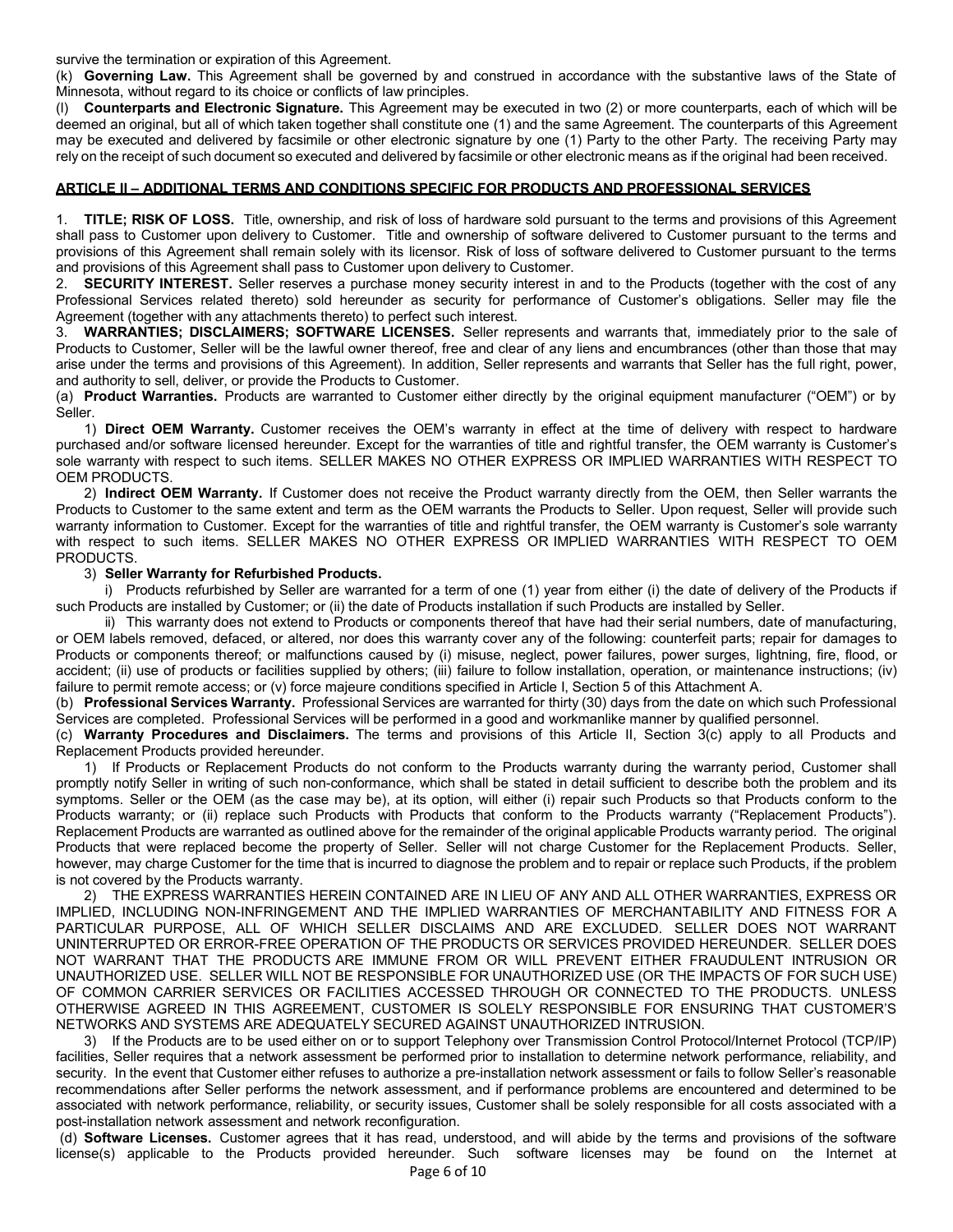http://convergeone.com/support/end-user-license-agreements-and-product-warranties/. Seller Software licenses, as identified in the pertinent Solution Summary, may be found in the Statement of Work corresponding to such Solution Summary.

4. **PROFESSIONAL SERVICES AND TIMING.** Professional Services not specifically itemized are not provided. CUSTOMER IS SOLELY RESPONSIBLE FOR SYSTEM BACK-UP PRIOR TO COMMENCEMENT OF PROFESSIONAL SERVICES OR INSTALLATION OF PRODUCTS.5. **TERMINATION RIGHTS FOR PRODUCTS AND PROFESSIONAL SERVICES.**

(a) **PRODUCT RETURNS**: All configured orders, including hardware and software, are non-returnable. All software, regardless of whether such software is part of a configured order, is non-returnable. All authorized returns may be assessed a twenty percent (20%) restocking charge; provided, however, that Product returns based on warranty claims will not be assessed such restocking charge.PROFESSIONAL SERVICES.

1) Time and Material: For Professional Services provided on a time and material basis, Customer agrees to pay for time and material Professional Services rendered up to and through the effective date of cancellation.

2) Fixed Price: For Professional Services provided on a fixed price basis, unless otherwise set forth in the applicable Order, fixed price Professional Services may not be cancelled.

# **ARTICLE III – ADDITIONAL TERMS AND CONDITIONS SPECIFIC FOR MANAGED SERVICES**

## 1. **DEFINED TERMS OF ARTICLE III.**

(a) "EULA" is an acronym used to refer to an End User License Agreement.

(b) "Managed Products" are all hardware and/or software identified on a Master Agreement Rider or Solution Quote for which the Managed Services are to be provided.

(c) "Managed Sites" are the locations specified on each applicable Master Agreement Rider or Solution Quote.

## 2. **PROVISION AND SCOPE OF MANAGED SERVICES.**

(a) **Order Form and Provision of Managed Services.** Seller will provide the Managed Services for Managed Products at Managed Sites, as described further in each pertinent Solution Summary that references the Agreement. The Price set forth on such Solution Summary for Managed Services is based on the number of active Managed Products. Seller, at its discretion, will perform a true-up on a quarterly basis to reconcile future billing on any Managed Products that have been added (activated) or removed (deactivated) during the previous period.

(b) **Monitoring.** Seller may electronically monitor Managed Products for the following purposes: (i) to perform and analyze diagnostics from a remote location and to take corrective actions, if necessary; (ii) to determine system configuration and applicable charges; (iii) to verify compliance with applicable software license terms and restrictions; (iv) to assess Customer needs for additional products and/or Managed Services; and (v) as otherwise provided in each applicable Solution Summary.

(c) **General Limitations.** Seller will not provide Managed Services for Managed Products that have been misused, used in breach of the terms and provisions of their respective license, improperly installed or configured, or that have had their serial numbers altered, defaced, or deleted.

## 3. **CUSTOMER RESPONSIBILITIES FOR MANAGED SERVICES.**

(a) **Provision of Managed Products.** Customer will provide all Managed Products and Managed Sites. Customer continuously represents and warrants that (i) Customer is either the owner of, or is authorized to access and use, each Managed Product and each Managed Site; and (ii) Seller and its suppliers and subcontractors are authorized to do the same to the extent necessary to provide the Managed Services in a timely manner.

(b) **Moves of Managed Products.** When Customer seeks to move any Managed Products, Customer will notify Seller. Only Seller or its authorized agent may move Managed Products. Seller may charge additional amounts to recover any additional costs incurred by Seller in providing the Managed Services that result from the move of Managed Products by a party other than Seller or its authorized agent.

(c) **Identification Tags.** Customer will not remove any identification tags or other markings from any Managed Product.

4. **TITLE AND RISK OF LOSS OF MANAGED PRODUCTS.** Except for Products provided by Seller to Customer under the terms and provisions of this Agreement, title to the Managed Products will have passed to Customer pursuant to the terms and provisions of a separate agreement under which Customer originally obtained the Managed Products. Customer will bear the risk of loss, theft, destruction, or damage to the Managed Products (each, a "Loss"), and Customer will promptly provide written notice to Seller of any Loss that occurs. Customer, at its expense, will maintain insurance against Losses to the Managed Products for the full replacement value of the Managed Products. Upon Seller's request, Customer will provide Seller with evidence of this insurance.

5. **SOFTWARE LICENSE FOR MONITORING SOFTWARE INCLUDED IN MANAGED SERVICES.** Customer understands that Seller may license software from a third party to provide the Managed Services for which Customer may have access to certain functionality. Customer may use such software in accordance with the terms and conditions of any end user license agreement accompanying such software, whether the terms and conditions of the end user license be in "shrinkwrap," "clickwrap," or some other form.

## 6. **TERM AND TERMINATION RIGHTS OF MANAGED SERVICES.**

(a) **Managed Services Term.** Unless a different term is specified on the pertinent Solution Summary, or in the Statement of Work corresponding to such Solution Summary, Seller will provide the applicable Managed Services for a term ("Managed Services Term") of one (1) year.

## (b) **Termination Rights of Managed Services.**

1) **For Convenience.** Unless otherwise specified on the pertinent Solution Summary, or in the applicable Statement of Work, Customer may terminate Managed Services, in whole or in part, upon providing Seller with thirty (30) days advance written notice; provided, however, that Customer shall be liable to Seller for the lesser amount due for Managed Services for (i) twelve (12) months; or (ii) the remainder of the Managed Services Term.

2) **For Cause.** Either Party may terminate the pertinent Managed Services included in a Solution Summary without liability to the other Party by providing written notice to such other Party if such other Party (a) fails to cure any material breach of the terms and provisions of the Agreement or the applicable Managed Services included in such Solution Summary within a thirty (30)-day period after it has received from the non-breaching Party a written notice that details the breach and requests that the breach be cured; or (b) becomes insolvent or insolvency proceedings are instituted against such other Party.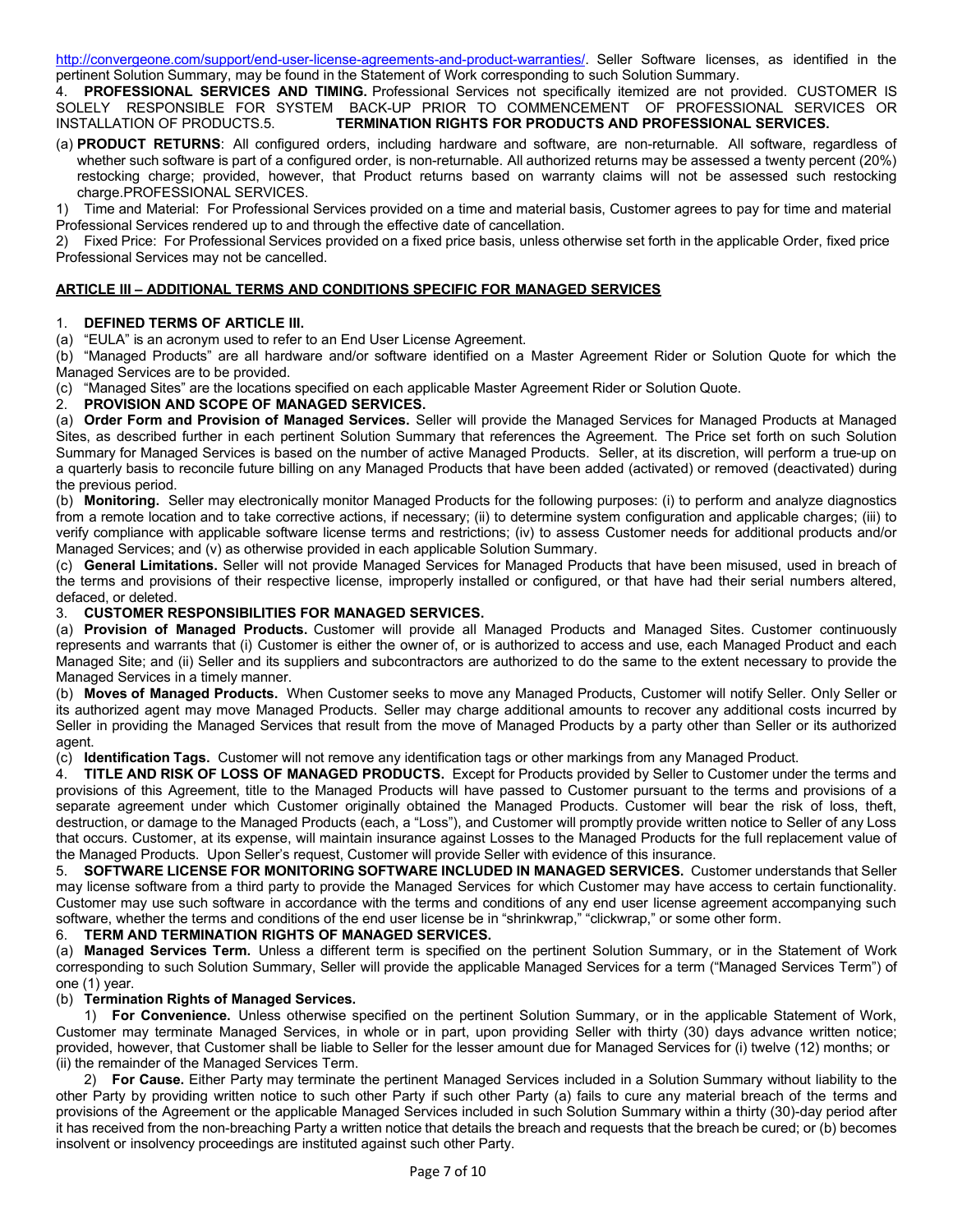# 7. **MANAGED SERVICES WARRANTIES; DISCLAIMERS.**

(a) **Managed Services Warranty.** Seller represents and warrants to Customer that the Managed Services will be performed in a professional and workmanlike manner by qualified personnel and in accordance with the terms and provisions of the Agreement and the pertinent Solution Summary. If the Managed Services have not been so performed and if within thirty (30) days after the performance of the Managed Services Customer provides to Seller written notice of such non-compliance, then Seller, at its option, will re-perform the Managed Services, correct the deficiencies, or render a prorated refund based on the original charge for the deficient Managed Services. The warranty remedies expressly provided in this Section will be Customer's sole and exclusive remedies for breach of warranty claims only. EXCEPT AS REFERENCED AND LIMITED IN THIS ARTICLE III, SECTION 7 OF ATTACHMENT A, NEITHER SELLER NOR ITS LICENSORS OR SUPPLIERS MAKE ANY OTHER EXPRESS OR IMPLIED REPRESENTATIONS OR WARRANTIES WITH RESPECT TO THE MANAGED SERVICES. IN PARTICULAR, THERE IS NO WARRANTY THAT ALL SECURITY THREATS AND VULNERABILITIES WILL BE DETECTED OR THAT THE MANAGED SERVICES WILL RENDER ANY PRODUCT SAFE FROM SECURITY BREACHES. TO THE MAXIMUM EXTENT PERMITTED BY APPLICABLE LAW, SELLER DISCLAIMS ALL OTHER EXPRESS, IMPLIED, AND STATUTORY WARRANTIES, INCLUDING, BUT NOT LIMITED TO, NON-INFRINGEMENT AND THE IMPLIED WARRANTIES OF MERCHANTABILITY AND FITNESS FOR A PARTICULAR PURPOSE.

## **ARTICLE IV – ADDITIONAL TERMS AND CONDITIONS SPECIFIC FOR MAINTENANCE SERVICES**

## 1. **DEFINED TERMS OF ARTICLE IV.**

(a) "Added Products" are those additional Customer-acquired products of the same type and manufacturer(s) as the existing Supported Products.

(b) "End of Support" occurs when the manufacturer declares a Supported Product "end of life," "end of service," "end of support," "manufacture discontinue," or any similar designation.

(c) "Extended Support" is the limited set of Maintenance Services provided by Seller when certain Supported Products are subject to End of Support.

(d) "Host" is a third party service provider.

(e) "Maintained Products" means collectively, the Supported Products and the Supported Systems

(f) "New Software" includes patches, Updates, or feature upgrades for Supported Products.

(g) "Supported Products" are (1) all hardware and/or software identified on a Maintenance Services Order Form for which the Maintenance Services are to be provided; and (2) Added Products.

(h) "Supported Sites" are the locations specified on a Maintenance Services Order Form or Statement of Work.

(i) "Supported Systems" are the networks specified on a Maintenance Services Order Form, and/or a group of Supported Products.

(j) "Replacement Hardware" is hardware that Seller provides as part of the Maintenance Services.

(k) "Vendor Management" are certain functions Seller performs to instruct third party vendors, or request products or services on Customer's behalf from third party vendors, under Customer's supply contracts with such third party vendors.

## 2. **PROVISION AND SCOPE OF MAINTENANCE SERVICES.**

(a) **Order Form and Provision of Maintenance Services.** Seller will provide the Maintenance Services for Supported Products or Supported Systems at Supported Sites, as described further in the Solution Summary. The Price set forth on the pertinent Solution Summary is based on the port and item counts provided to Seller. If the actual quantities of ports that are maintained at the inception of the Solution Summary vary by more than five percent (5%) from the port count provided to Seller, and/or there is a discovery of additional items, Seller reserves the right to adjust the Price on the applicable Solution Summary to reflect the actual quantities being maintained. Seller, at its discretion, will perform a true-up on a quarterly basis to reconcile future billing on any items that have been added (activated) or removed (deactivated) during the previous period.

(b) **Title and Risk of Loss of Supported Products.** Except for Products sold by Seller to Customer under the terms and provision of this Agreement, title to the Supported Products will have passed to Customer pursuant to the terms and provisions of a separate agreement under which Customer originally obtained the Supported Products. Title to any Replacement Hardware (as defined in Article IV, Section 2(h) of this Attachment A) (if applicable) provided by Seller as part of the Maintenance Services will pass to Customer when installed. Customer bears the risk of loss, theft, destruction, or damage to the Supported Products (each, a "Loss"), and Customer will promptly provide Seller with written notice of any Loss that occurs. Customer, at its expense, will maintain insurance against Losses to the Supported Products for the full replacement value of the Maintained Products. Upon the request of Seller, Customer will provide Seller with evidence of this insurance.

(c) **Monitoring.** Seller may electronically monitor Maintained Products for the following purposes: (i) to perform and analyze diagnostics from a remote location and to take corrective actions, if necessary; (ii) to determine system configuration and applicable charges; (iii) to verify compliance with applicable software license terms and restrictions; (iv) to assess Customer needs for additional products and/or Maintenance Services; and (v) as otherwise provided in the Statement of Work.

(d) **Error Correction.** Some Maintenance Services options may include correction of Errors. An "Error" means a failure of a Supported Product to conform in all material respects to the manufacturer's specifications applicable when the Supported Product was originally purchased or originally licensed by Customer.

(e) **Help Line Support.** Where the Maintenance Services include help line support, Seller will provide such help line support (e.g., service hours and target response intervals) in accordance with that which is indicated on the Solution Summary.

(f) **Updates.** Where the Maintenance Services include the provision of Updates, Seller will make available to Customer such Updates as the manufacturer makes available to Seller. An "Update" is a change in software that typically provides maintenance correction only. An Update typically is designated as a change in the digit to the right of the second decimal point (e.g., n.y.[z]). Seller, at its option, will determine how to provide an Update (e.g., via a website, email, U.S. Mail, etc.). Updates may either be remotely installed by Seller (or its subcontractor) or delivered to Customer for installation by Customer.

(g) **End of Support.** The Seller may discontinue or limit the scope of Maintenance Services on a Supported Product for which the manufacturer has declared End of Support. If Maintenance Services are discontinued for a Supported Product, the Supported Product will be removed from the Solution Summary and the Price adjusted accordingly. For certain Supported Products subject to End of Support, Seller may continue to offer Extended Support. Where Seller chooses to provide such Extended Support, the description of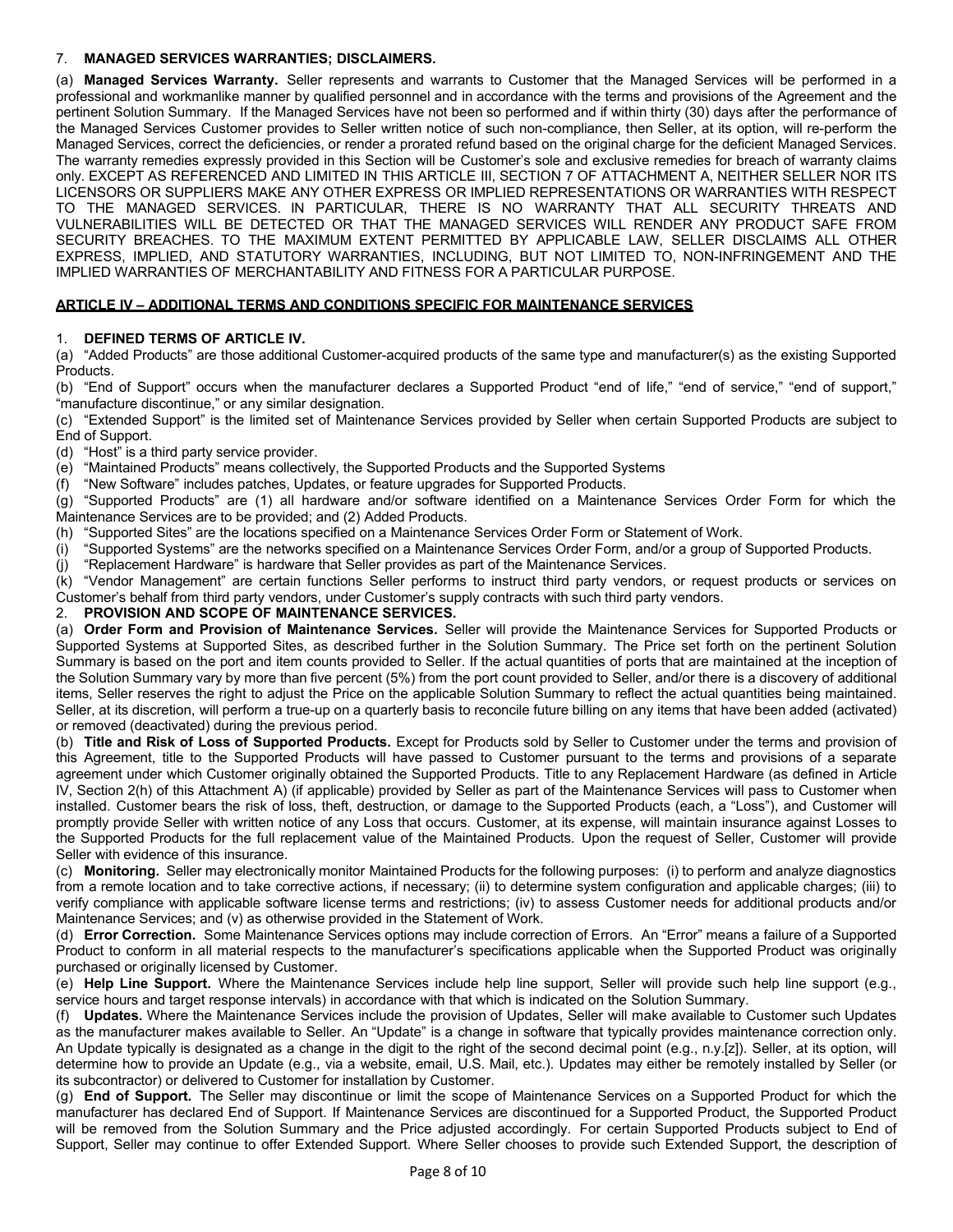such Extended Support, and the fees associated therewith, will be available at the time notice is sent by Seller to Customer. These notices will communicate information such as Extended Support eligibility, Extended Support alerts related to parts shortages, and end of Maintenance Services (including Extended Support) eligibility.

(h) **Replacement Hardware.** Replacement Hardware may be new, factory reconditioned, refurbished, re-manufactured, or functionally equivalent. Replacement Hardware, if not new, will be warranted the same as new hardware and will be equivalent to new in its performance. Replacement Hardware will only be furnished on an exchange basis. Immediately upon Customer's receipt of Replacement Hardware, or installation of the Replacement Hardware by Seller, as applicable, the hardware being replaced by Seller will become the property of Seller. Seller represents and warrants that all Replacement Hardware will be free of defects in design, materials, and workmanship. In addition, if Seller is not the manufacturer of such Replacement Hardware, Seller will make available to Customer all warranties provided by the manufacturer for such Replacement Hardware.

(i) **Added Products.** If Customer acquires Added Products and locates such Added Products with existing Supported Products at a Supported Site, the Added Products will automatically be added to the Solution Summary at the then current fees charged by Seller as of the date on which the Added Products are first co-located with the Supported Products and for the remainder of the Maintenance Term (as hereinafter defined). Added Products purchased from a party other than Seller are subject to certification by Seller at its then current certification rates. If an Added Product fails certification, Seller may choose not to add such Added Product as a Supported Product.

(j) **General Limitations.** Unless a Statement of Work provides otherwise, Seller will only provide Maintenance Services on software for (i) the unaltered current release of such software, and (ii) the prior release of such software. The following items are included in the Maintenance Services only if the Statement of Work specifically includes them: (i) support of user-defined applications; (ii) support of Supported Products that have been modified by a party other than Seller (except for installation of standard, self-installed Updates provided by the manufacturer); (iii) making corrections to user-defined reports; (iv) data recovery services; (v) services associated with relocation of Supported Products; (vi) correction of Errors arising from causes external to the Supported Products (such as power failures, power surges, or lightning strikes); (vii) Maintenance Services for Supported Products that have been misused, used in breach of the terms and provisions of their respective license, improperly installed or configured, or that have had their serial numbers altered, defaced, or deleted; and (viii) correction of Errors, the cause of which occurred prior to the commencement of Maintenance Services pursuant to the terms of the pertinent Solution Summary.

# 3. **CUSTOMER RESPONSIBILITIES FOR MAINTAINED PRODUCTS.**

(a) **Provision of Supported Products and Supported Systems.** Customer will provide all Supported Products, Supported Systems, and Supported Sites. Customer continuously represents and warrants that (i) Customer is either the owner of, or is authorized to access and use, each Supported Product, each Supported System, and each Supported Site; and (ii) Seller and its suppliers and subcontractors are authorized to do the same to the extent necessary to provide the Maintenance Services in a timely manner.

(b) **Moves of Supported Products.** When Customer seeks to move any Supported Product, Customer will notify Seller. Only Seller or its authorized agent may move Supported Products. Seller may charge additional amounts to recover any additional costs incurred in providing the Maintenance Services that result from the move of Supported Products by a party other than Seller or its authorized agent.

(c) **Identification of Maintained Product**s**.** Customer will not remove any identification tags or other markings from any Maintained Product.

(d) **Vendor Management Authorization.** Where Seller is to perform Vendor Management functions, Customer will provide Seller with a letter of agency or similar document, in a form that is reasonably satisfactory to Seller, that authorizes Seller to perform the Vendor Management. Where the third party vendor's consent is required for Seller to be able to perform the Vendor Management in a timely manner, Customer will obtain the written consent of the third party vendor and will provide Seller with a copy of such written consent.

(e) **Third Party Hosting.** For Maintenance Services that include monitoring, in the event that one (1) or more network address(es) to be monitored by Seller are associated with systems owned, managed, and/or hosted by a Host, Customer will (i) notify Seller of the Host prior to commencement of the Maintenance Services; (ii) obtain Host's advance written consent for Seller to perform the Maintenance Services on Host's computer systems and provide to Seller a copy of such written consent; and (iii) facilitate necessary communications between Seller and Host in connection with the Maintenance Services.

4. **SOFTWARE LICENSES OF MAINTAINED PRODUCTS.** Where the Maintenance Services include providing New Software, the New Software will be provided subject to the license grant and restrictions contained in the original agreement under which Customer licensed the original software for which the New Software is provided. Where there is no existing license for the original software, New Software will be provided subject to the current license terms and restrictions of the manufacturer for the New Software. New Software may include components provided by third party suppliers that are subject to their own end user license agreements. Customer may install and use these components in accordance with the terms and conditions of the end user license agreement accompanying such components, whether the terms and conditions of the end user license are in "shrinkwrap," "clickwrap," or some other form.

## 5. **TERM AND TERMINATION RIGHTS OF MAINTENANCE SERVICES.**

(a) **Maintenance Services Term.** Unless a different term is specified on the applicable Solution Summary, Seller will provide the applicable Maintenance Services for a term ("Maintenance Term") of one (1) year. Following the expiration of the Maintenance Term and subject to the terms of Attachment A, Article I, Section 1(e), Maintenance Services will automatically renew for successive one (1) year periods (each a "Maintenance Renewal Term"), unless, at least thirty (30) days prior to the expiration of the Maintenance Term or the applicable Maintenance Renewal Term, Customer or Seller provides the other with written notice of its intent not to renew. (b) **Termination Rights of Maintenance Services.**

1) **For Convenience.** Unless otherwise specified on the pertinent Solution Summary, Customer may terminate Maintenance Services, in whole or in part, upon providing Seller with thirty (30) days advance written notice; provided, however, that Customer shall be liable to Seller for the lesser amount due for Maintenance Services for (i) twelve (12) months; or (ii) the remainder of the Maintenance Term or the applicable Maintenance Renewal Term.

2) **For Cause.** Either Party may terminate the applicable Maintenance Services included in a Solution Summary without liability to the other Party by providing written notice to such other Party if such other Party (a) fails to cure any material breach of the terms and provisions of the Agreement or such Maintenance Services included in the pertinent Solution Summary within a thirty (30)-day period after it has received from the non-breaching Party a written notice that details the breach and requests that the breach be cured; or (b) becomes insolvent, or insolvency proceedings are instituted against such other Party.

# 6. **MAINTENANCE SERVICES WARRANTIES; DISCLAIMERS.**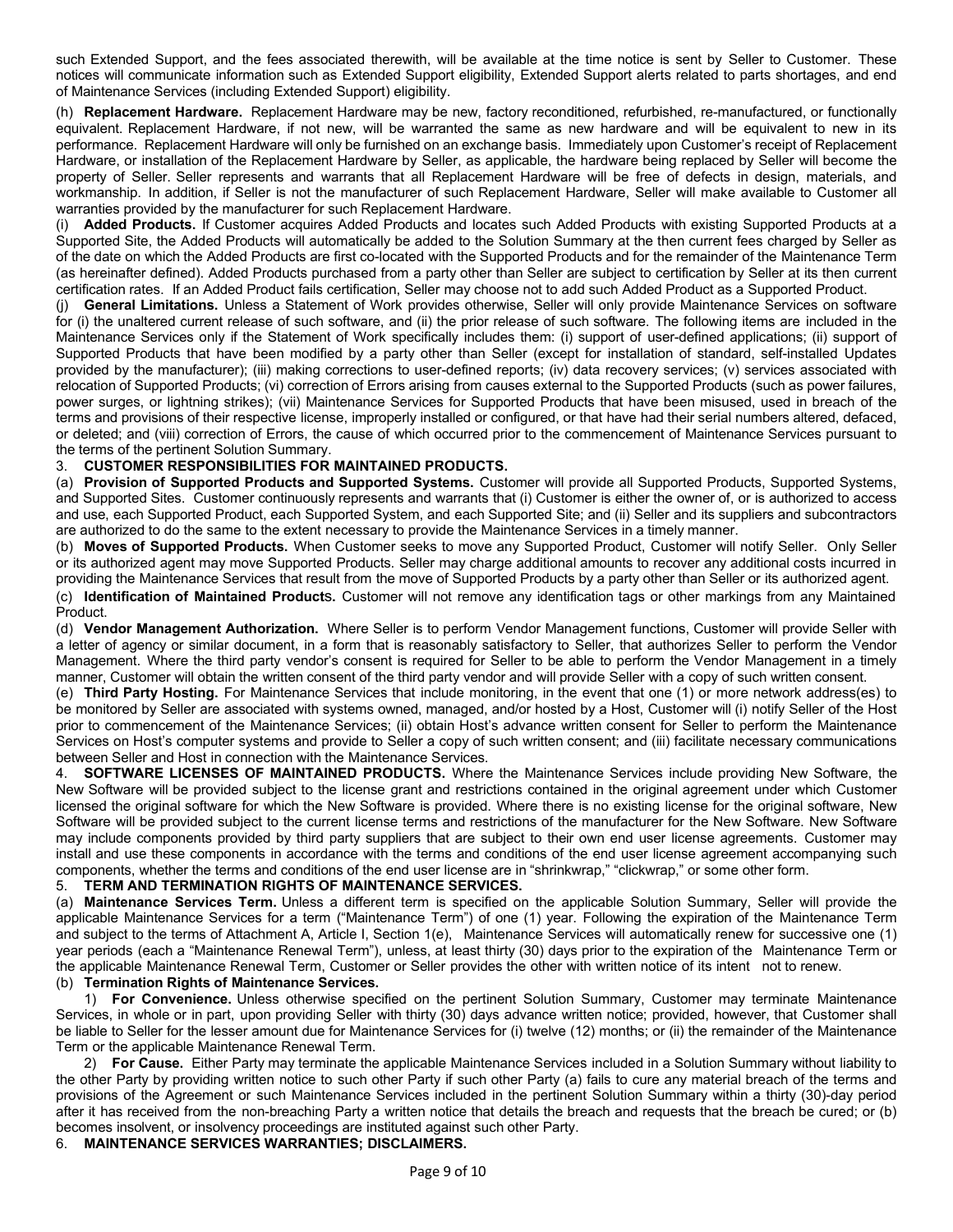(a) **Maintenance Services Warranty.** Seller represents and warrants to Customer that the Maintenance Services will be performed in a professional and workmanlike manner by qualified personnel and in accordance with the terms and provisions of the Agreement and the pertinent Solution Summary. If the Maintenance Services have not been so performed, and if within thirty (30) days after the performance of the Maintenance Services Customer provides Seller with a written notice of such non-compliance, then Seller, at its option, will re-perform the Maintenance Services, correct the deficiencies, or render a prorated refund based on the original Price for the